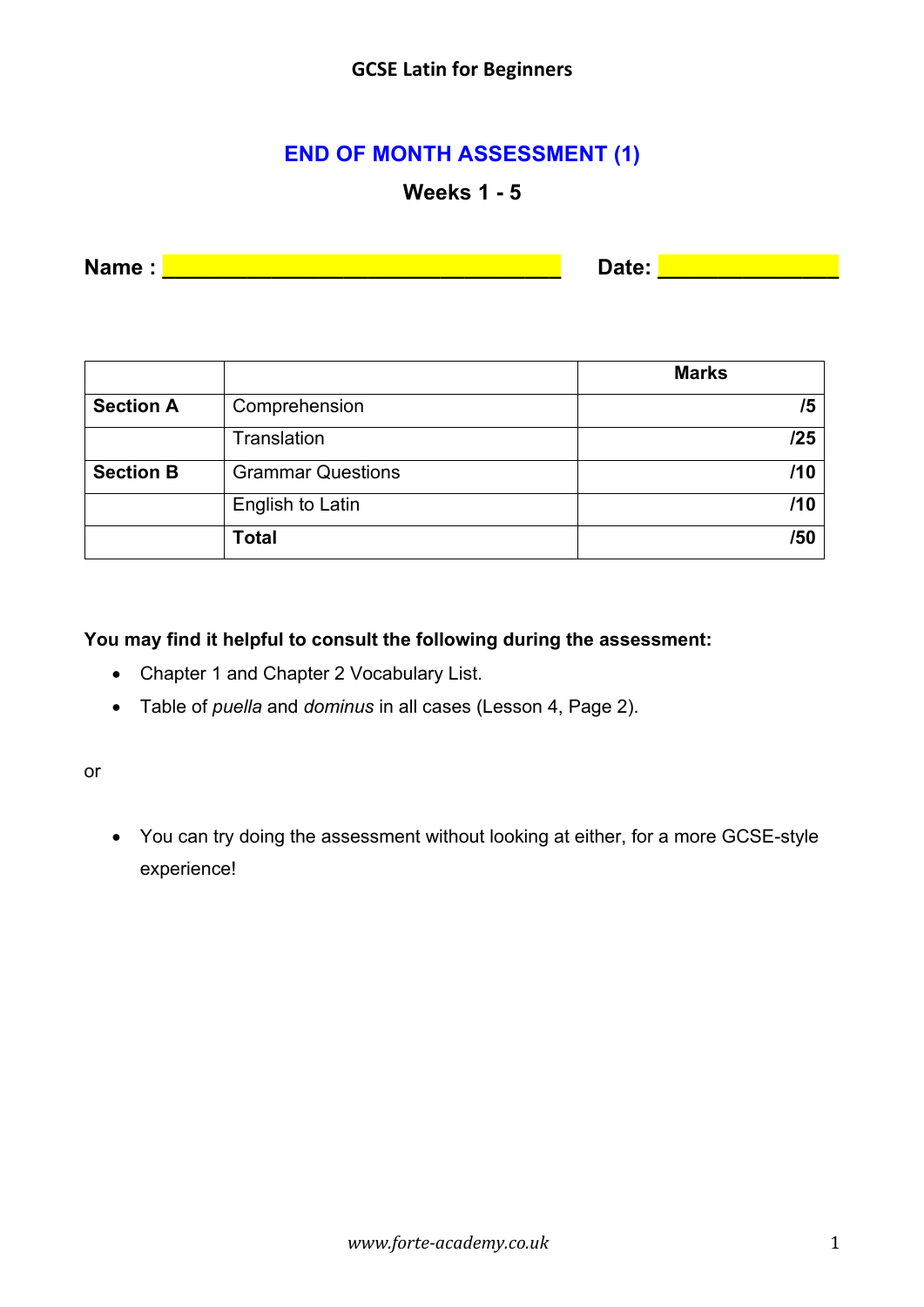#### **Section A**

Read Passage 1 and answer the questions.

## **Passage 1**

## **The Judgement of Paris**

*Paris, now an adult, is asked to judge a dispute between three goddesses. His decision has far-reaching consequences.*

Paris cum servo prope Troiam nunc habitat. in agris semper laborat. olim deae Minerva et Iuno et Venus disputant. deae ad Paridem veniunt. 'quis' inquiunt 'est pulcherrima? iudex es.'

#### **Vocabulary**

| ,<br>Paris (acc Paridem) | Paris                                                                                         |
|--------------------------|-----------------------------------------------------------------------------------------------|
| prope $(+$ acc)          | near, near to                                                                                 |
| Troia -ae f              | <b>Troy</b>                                                                                   |
| habito                   | I live (goes like porto)                                                                      |
| olim                     | one day                                                                                       |
| Minerva -ae f            | Minerva (goddess of wisdom)                                                                   |
| $l$ uno $f$              | Juno (queen of the gods)                                                                      |
| Venus (acc Venerem)      | Venus (goddess of love)                                                                       |
| disputo                  | I argue (goes like porto)                                                                     |
| veniunt                  | (they) come                                                                                   |
| quis ?                   | who?                                                                                          |
| inquiunt                 | (they) say (usually interrupts quoted speech)                                                 |
| pulcherrima              | the most beautiful                                                                            |
| iudex                    | judge (nom)                                                                                   |
|                          | 1. Paris cum servo prope Troiam nunc habitat. in agris semper laborat. (line 1).              |
|                          |                                                                                               |
|                          | 2. deae ad Paridem veniunt. (line 1): What do the goddesses do?                               |
|                          |                                                                                               |
|                          | 3. 'quis' inquiunt 'est pulcherrima? judex es.' (lines 2-3): What do the goddesses want Paris |
| to do?                   |                                                                                               |
|                          |                                                                                               |
|                          |                                                                                               |
|                          |                                                                                               |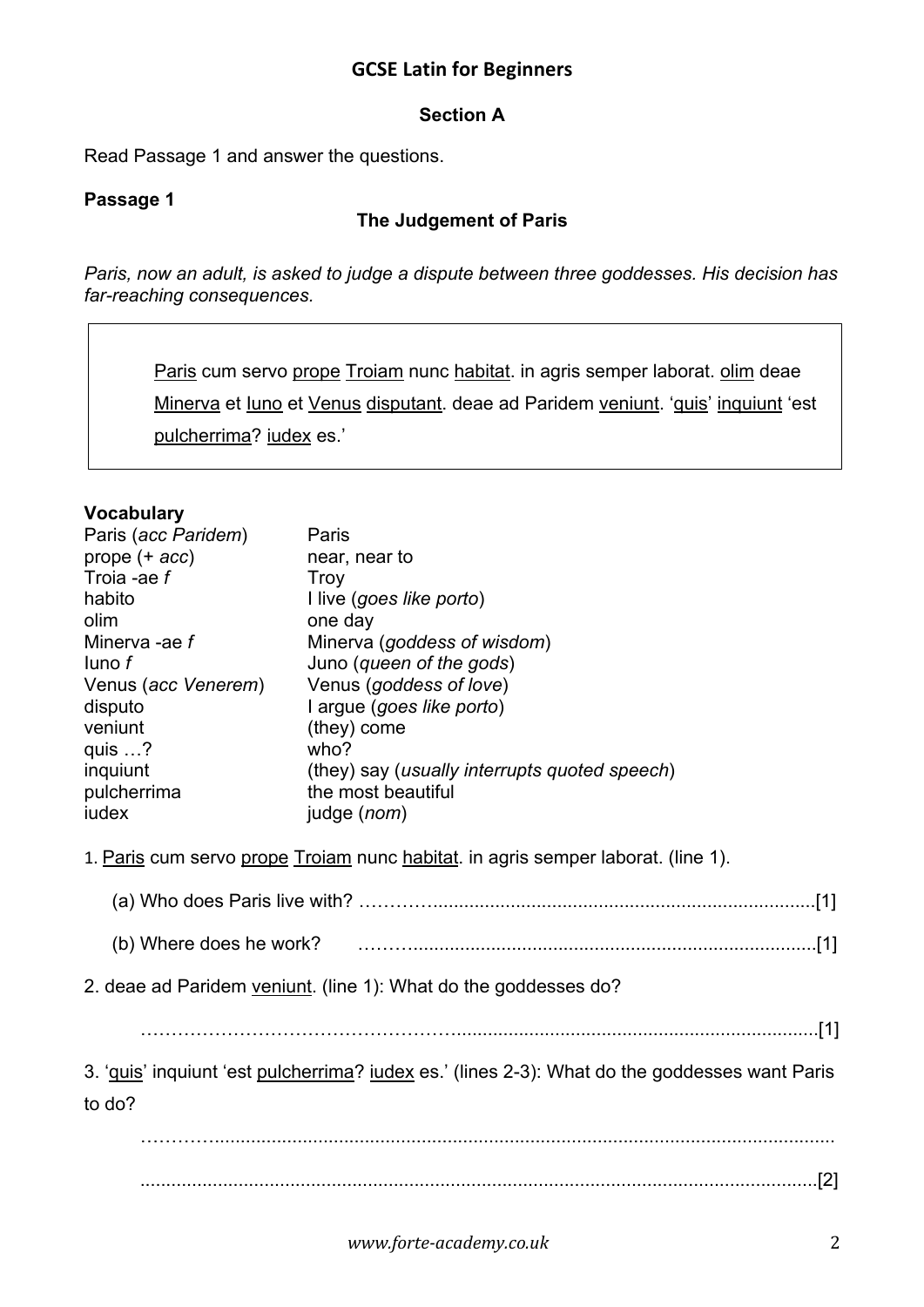Read Passage 2, which follows on from the story in Passage 1.

Minerva sapientiam promittit. Iuno pecuniam et imperium promittit. Venus feminam pulcherrimam promittit. Paris Venerem legit. Venus Paridem ad Graeciam ducit. in Graecia Paris Helenam videt. Helena femina pulcherrima est. Paris Helenam amat et Helena Paridem amat. Paris Helenam e Graecia ducit. Troiam navigant. Graeci iratissimi sunt et Troiam navigant. bellum incipit.

#### **Vocabulary**

| sapientia -ae f          | wisdom                      |
|--------------------------|-----------------------------|
| promitto                 | I promise (goes like traho) |
| imperium -i n            | power                       |
| Graecia -ae f            | Greece                      |
| Helena -ae f             | Helen                       |
| Troiam                   | to Troy                     |
| Graeci -orum <i>m pl</i> | the Greeks                  |
| iratissimi               | very angry (nom pl)         |
| incipit                  | (it) begins                 |
|                          |                             |

4. Translate Passage 2 into English.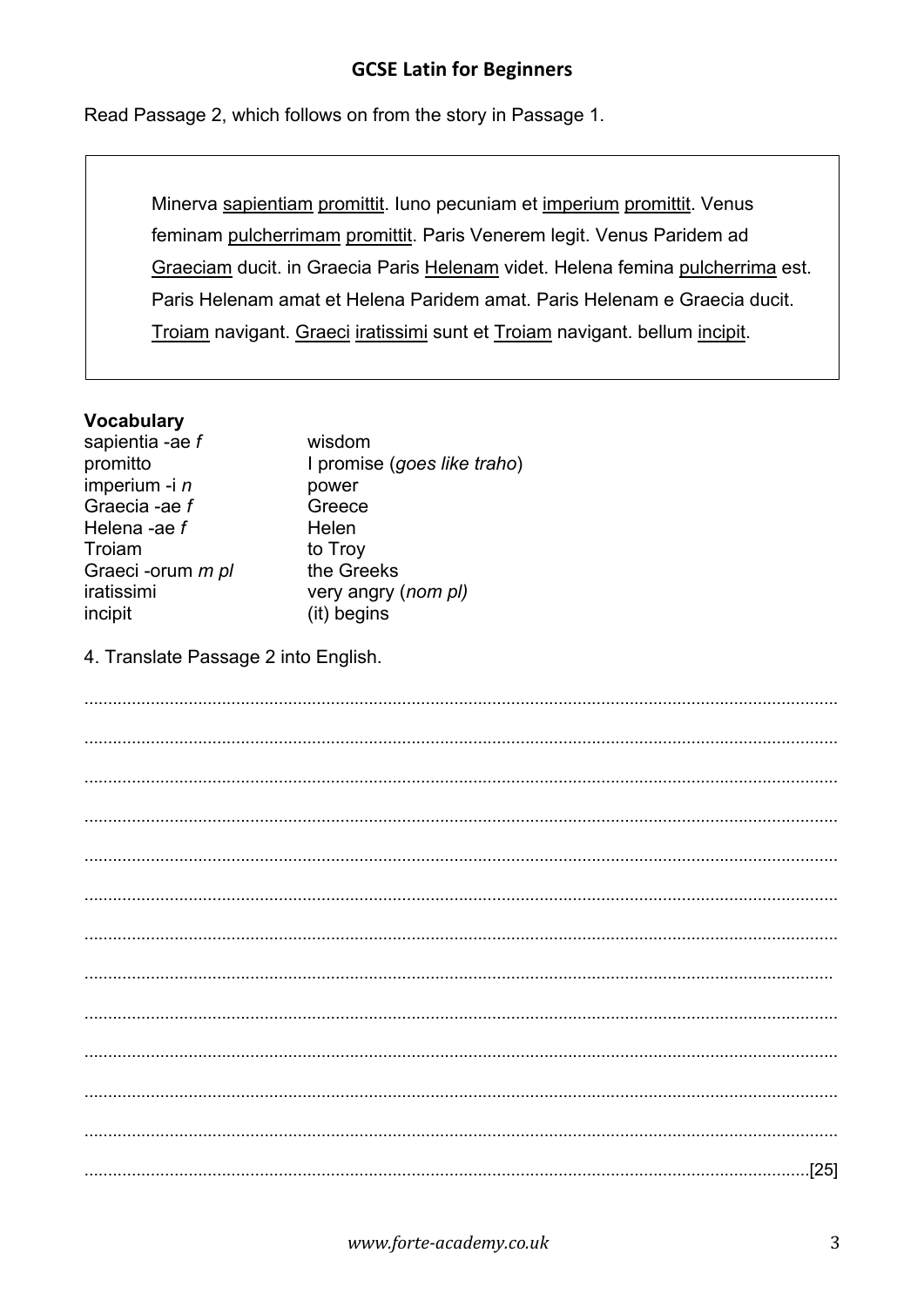### **Section B**

5. Answer the following questions based on part of the story you have already read.

Minerva sapientiam promittit. Iuno pecuniam et imperium promittit. Venus feminam pulcherrimam promittit. Paris Venerem legit. Venus Paridem ad Graeciam ducit. in Graecia Paris Helenam videt. Helena femina pulcherrima est. Paris Helenam amat et Helena Paridem amat. Paris Helenam e Graecia ducit. Troiam navigant. Graeci iratissimi sunt et Troiam navigant. bellum incipit.

#### **Vocabulary**

| sapientia -ae f<br>promitto<br>imperium -i n<br>Graecia -ae f<br>Helena -ae f<br>Troiam<br>Graeci -orum <i>m pl</i><br>iratissimi | wisdom<br>I promise (goes like traho)<br>power<br>Greece<br>Helen<br>to Troy<br>the Greeks<br>very angry (nom pl) |  |  |  |
|-----------------------------------------------------------------------------------------------------------------------------------|-------------------------------------------------------------------------------------------------------------------|--|--|--|
| incipit                                                                                                                           | (it) begins                                                                                                       |  |  |  |
|                                                                                                                                   |                                                                                                                   |  |  |  |
|                                                                                                                                   |                                                                                                                   |  |  |  |
|                                                                                                                                   |                                                                                                                   |  |  |  |
| (d) Venus Paridem ad Graeciam ducit. (line 3): Identify the case of Graeciam and explain                                          |                                                                                                                   |  |  |  |
|                                                                                                                                   |                                                                                                                   |  |  |  |
|                                                                                                                                   |                                                                                                                   |  |  |  |
| (e) Identify a <b>plural verb</b> in the passage.                                                                                 |                                                                                                                   |  |  |  |
|                                                                                                                                   |                                                                                                                   |  |  |  |
|                                                                                                                                   |                                                                                                                   |  |  |  |
|                                                                                                                                   | (g) Paris Helenam e Graecia ducit. Troiam navigant. (line 4-5): Identify the case of Graecia                      |  |  |  |
|                                                                                                                                   |                                                                                                                   |  |  |  |
|                                                                                                                                   |                                                                                                                   |  |  |  |
|                                                                                                                                   |                                                                                                                   |  |  |  |